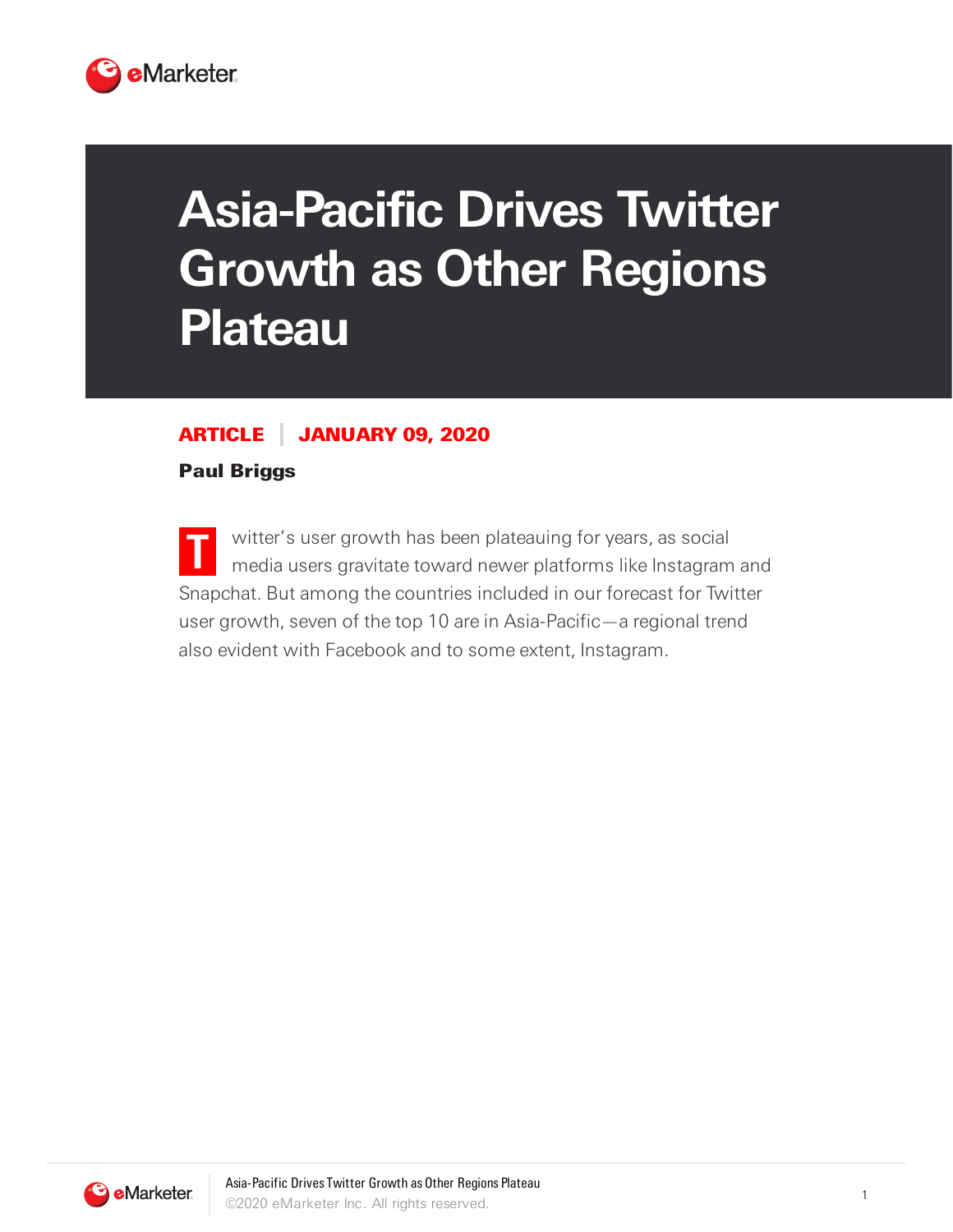#### Top 10 Countries, Ranked by Twitter Users and Penetration, 2019

millions and % of internet users

| <b>Twitter users</b>                                                                                                                           |      | % of internet users |                   |
|------------------------------------------------------------------------------------------------------------------------------------------------|------|---------------------|-------------------|
| 1. US                                                                                                                                          | 53.2 | 1. Japan            | 34.6%             |
| 2. Japan                                                                                                                                       | 36.3 | 2. Canada           | 23.6%             |
| 3. Brazil                                                                                                                                      | 31.0 | 3. UK               | 22.9%             |
| 4. India                                                                                                                                       | 27.3 | 4. Brazil           | 22.5%             |
| 5. UK                                                                                                                                          | 12.9 | 5. Argentina        | 22.4%             |
| 6. Mexico                                                                                                                                      | 10.5 | 6. US               | 18.7%             |
| 7. Indonesia                                                                                                                                   | 8.8  | 7. Malaysia         | 16.9%             |
| 8. Canada                                                                                                                                      | 7.7  | 8. Norway           | 15.2%             |
| 9. Argentina                                                                                                                                   | 7.1  | 9. Netherlands      | 14.5%             |
| 10. Philippines                                                                                                                                | 5.8  | 10. Mexico          | 13.8%             |
| Note: internet users of any age who access their Twitter account via any<br>device at least once per month<br>Source: eMarketer, November 2019 |      |                     |                   |
| T10793                                                                                                                                         |      |                     | www.eMarketer.com |

More than a quarter of Twitter users worldwide are in Asia-Pacific. We forecast that there were 105.0 million users in the region last year, well ahead of the number of users in North America and Latin America. Growth in the region was 7.4% in 2019, similarly ahead of more saturated markets like North America and Western Europe.

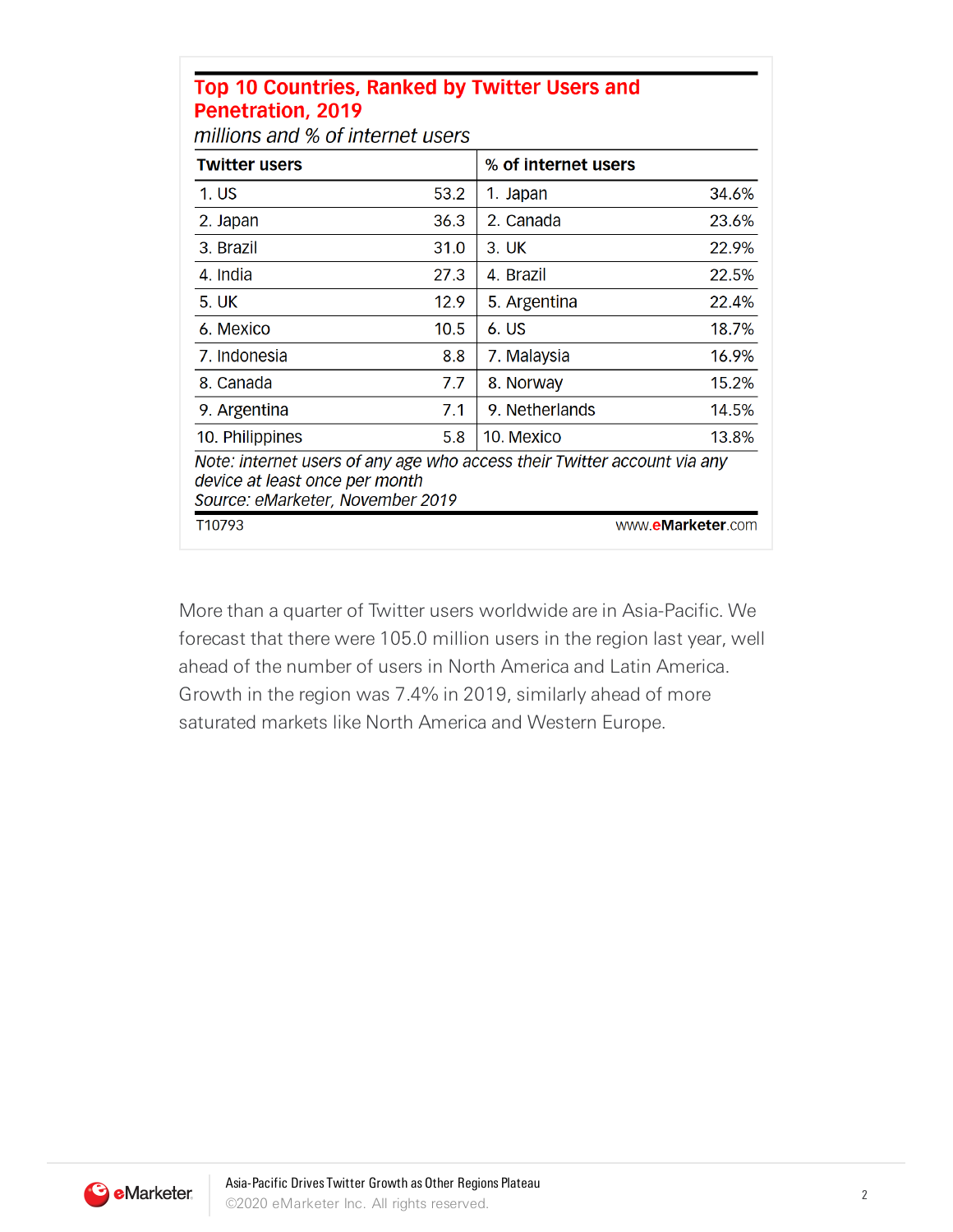

## **Twitter Is No. 1 in Japan**

Twitter is the top social platform in Japan, used by 64.1% of social network users in the country last year. That figure will climb to 68.4% by 2023.

Twitter's appeal in Japan can be attributed to a number of factors: Japanese language works well with character limitations on Twitter more can be expressed with the use of Kanji than other languages. Anonymity is valued in Japan, and many users sign up with usernames that reflect a specific interest. Unlike other popular platforms, Twitter doesn't require users to use their real names.